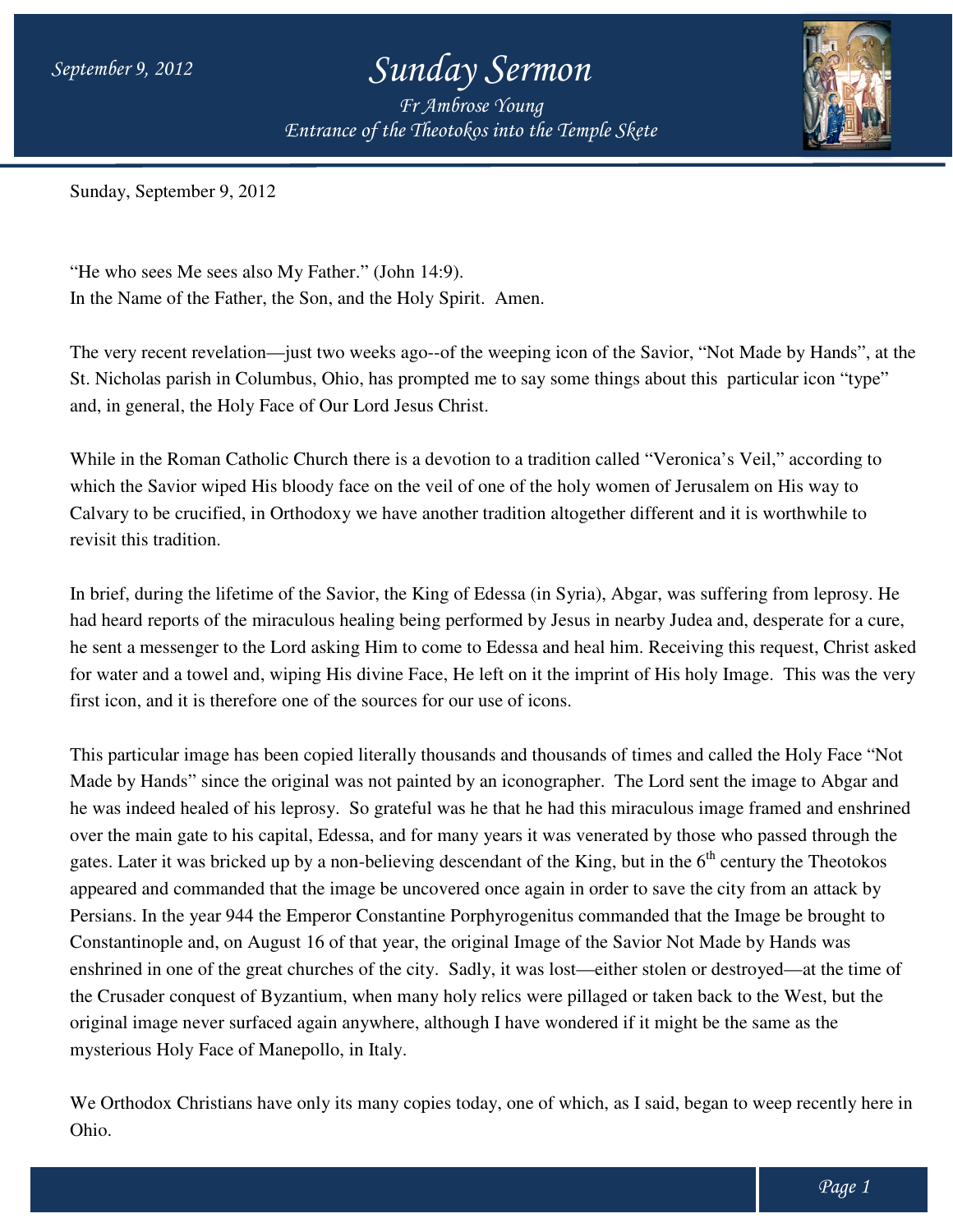*Entrance of the Theotokos Entrance of into the Temple Skete Fr Ambrose Young*



I have a particular interest in and veneration for this icon because 53 years ago, when I was 17 and living in Europe, I had my first experience of Orthodox Christianity when I glimpsed a print of this very icon in a shop window. I was so strongly attracted to it that, knowing nothing about Orthodoxy or iconography, much less the history of this particular icon "type", I saved up my allowance and bought it. (You see how creative the Holy Spirit is in drawing souls to Christ?) This icon has remained the main icon in my icon corner all through these Spirit is in drawing souls to Christ?) This icon has remained the main icon in my icon corner all through these<br>decades. In fact, in any and all icons that show Christ, whether alone, on the Cross, or with other figures, I still always immediately drawn to the Holy Face of the Lord, and especially the eyes. a particular interest in and veneration for this icon because 53 years ago, when I was 17 and living in e, I had my first experience of Orthodox Christianity when I glimpsed a print of this very icon in a shop w. I was so

But why? Why would this have such a powerful effect on a teenage boy, or *anyone* for that matter—for remember, Orthodox around the world have a great veneration for the Holy Face of the Lord. Lord. The veneration is there, but we seldom talk about it, even though our hearts are filled with sorrow when we read in the Gospels that the haters of Christ spat in His Holy Face. ave a great veneration for the Holy Face of the Lord. The velough our hearts are filled with sorrow when we read in the Face.

We need to speak about these things more than we do.

I was raised to believe in Jesus Christ as the Son of God, the Second Person of the Blessed Trinity, and my Savior. And so, long before I was Orthodox I already saw Him as the Great Physician of souls and an important comfort and strength in times of difficulty and trial. Though the saints and extra-liturgical devotions of my childhood and youth were of interest to me, of course, it was always the *Lord Himself* who was the center of my spiritual life, such as it was, so that no matter what wrong paths and forks in the road I was to take through the years until I finally embraced Orthodoxy in 1970, I never betrayed the Son of God, never turned my back on spiritual life, such as it was, so that no matter what wrong paths and forks in the road I was to take through the<br>years until I finally embraced Orthodoxy in 1970, I never betrayed the Son of God, never turned my back on<br> went with me all over the world, to college, and later into marriage and family life, and eventually into Orthodox Christianity. Him, and never denied Him or ceased to believe. The icon of the Holy Face that I had bought as a teenage boy<br>went with me all over the world, to college, and later into marriage and family life, and eventually into Orthodo o speak about these things more than we do.<br>ed to believe in Jesus Christ as the Son of God, the Second Person of the Blessed Trinity, and my<br>nd so, long before I was Orthodox I already saw Him as the Great Physician of so

gloominess but a "shining face" reveals a sense of happiness or contentment. If I "put on a bold face," I am trying to appear confident, but a "false fa face," shows that one is hiding one's feelings.

The Holy Face of Christ, however, shows complete acceptance of the person who is looking at it, and the eyes penetrate the soul of the beholder with a realization that in this life, and before I die, *Christ is is still the God of mercy and not yet my Judge.*

In Psalm 26 we read this verse: "One thing have I desired of the Lord, that will I seek after: that I may dwell in In Psalm 26 we read this verse: "One thing have I desired of the Lord, that will I seek after: that I may dwell i<br>the house of the Lord all the days of my life, *to behold the beauty of the Lord*…" It is this very "beauty"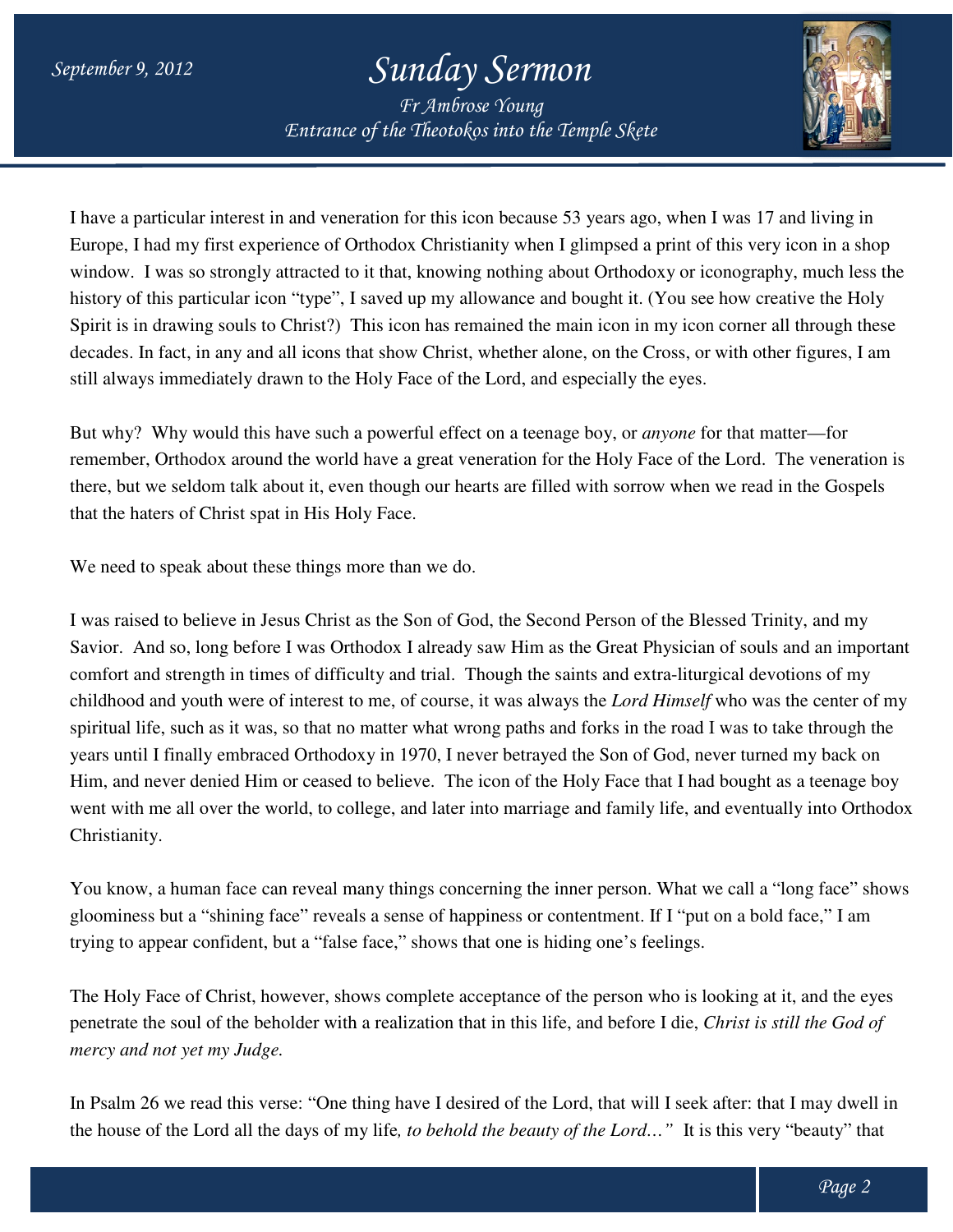*Entrance of the Theotokos Entrance of into the Temple Skete Fr Ambrose Young*



shines forth in icons of the Holy Face Not Made by Hands. And later, in that same Psalm: "Hide not thy face far face evermore"!<br> *face evermore*"!<br>
Very famous is this blessing or benediction from the Book of Numbers: "The Lord bless you and protect you;<br>
Lord make His *face* to shine upon you and be gracious to you; the Lord lift u *face evermore"!*

Very famous is this blessing or benediction from the Book of Numbers: "The Lord bless you and protect you; the Lord make His *face* to shine upon you and be gracious to you; the Lord lift up His *countenance* upon you and give you peace" (Num. 6:24-26)

It is the ardent hope and desire of every Christian to be able one day to see Christ "face to face" and, well, we It is the ardent hope and desire of every Christian to be able one day to see Christ "face to face" and, well, we<br>will indeed see Him when we die, won't we, perhaps as a stern judge—for which reason St. John the Theologian wrote in the Book of Revelation, "Fall on us and hide us from the *face* of the one who is seated on the throne and from the wrath of the Lamb!" (Rev. 6:16). We sinners hope, rather, to see the Lord as the merciful, compassionate, and forgiving lover of our soul. And because God is righteous (Deut. 32:4), we believers are required to live righteous and faithful lives, looking to Him in order to be upright in his sight, as we also read in required to live righteous and faithful lives, looking to Him in order to be upr<br>Psalm 34: "Those who look to him are radiant; their *faces* are not ashamed." ie, won't we, perhaps as a stern judge—for which reason St. John the Theologian<br>n, "Fall on us and hide us from the *face* of the one who is seated on the throne and<br>Rev. 6:16). We sinners hope, rather, to see the Lord as

We speak of practicing the presence of God in our everyday lives, which means trying always to live, to speak,<br>to act in His presence...that is, before His All-Holy, All-Pure, and All-Radiant Face, because, as still anothe to act in His presence…that is, before His All Psalm (11) tells us. "The upright will see His Face." This is why Kind David said that we can experience "absolute joy in you before Thy Face" (Psalm 16), and: "as for me, because I am innocent, I will see Thy face; when I awake, Thou shalt reveal Thyself to me" (Ps. 17:15).

when I awake, Thou shalt reveal Thyself to me" (Ps. 17:15).<br>St. Paul wrote: "For now we see through a glass, darkly; but then [that is, after death] *face to face* part; but then shall I know even as also I am known." (I Cor. 1312) Brothers and sisters, through miraculous holy icons like the one of Christ, Not Made by Hands, we see Him already, "through a glass", and not yet holy icons like the one of Christ, Not Made by Hands, we see Him already, "through a glass", and not yet<br>perfectly. But we *do* see Him! And if we are paying attention, we can be like Job in the Old Testament, of whom it was truly said, "He sees God's face with rejoicing" (Job 33:26) and sisters, through miraculous<br>hrough a glass", and not yet<br>e Job in the Old Testament, of<br>ical justification for our love for<br>ee Not Made by Hands and in other

So, it is in Scripture verses like this, and in many others, that we find the biblical justification for our love for and veneration of the Holy Face of Jesus as exemplified in the Icon of the Face Not Made by Hands and in ot icons of Christ as well. These icons remind us of so much; they have so much to tell, so much to teach us. If only we will open our minds and our hearts!

As we sing in one of the hymns for the Feast of the icon Not Made by Hands: